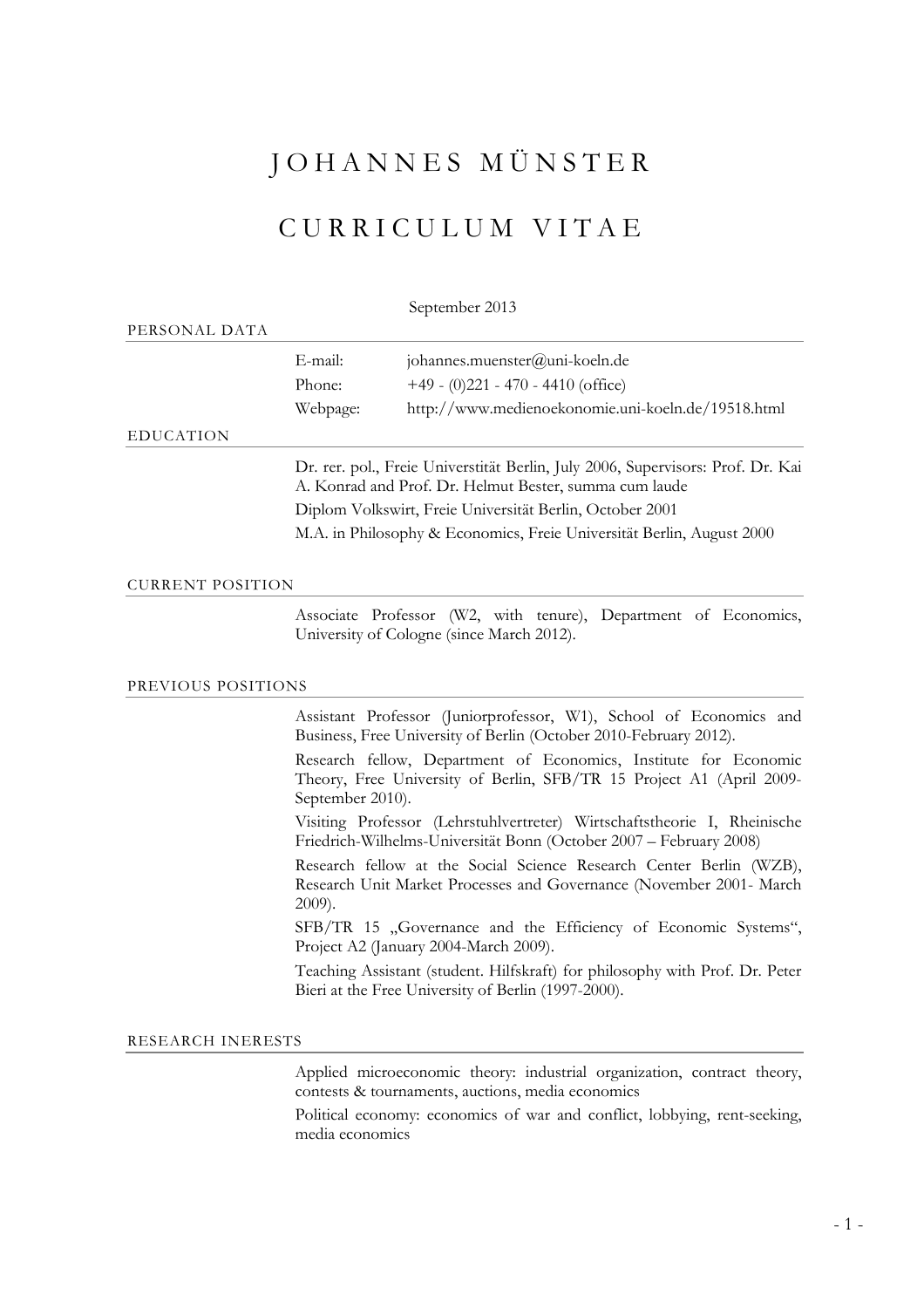#### PUBLICATIONS IN REFEREED JOURNALS

- Commitment and communication in contests, with Qiang Fu and Oliver Gürtler. Forthcoming in *Journal of Economic Behavior and Organization.*
- 2. Information acquisition in conflicts, with Florian Morath, *Economic Theory* (2013) 54, 99–129.
- 3. Information policy in tournaments with sabotage, with Oliver Gürtler and Petra Nieken, *Scandinavian Journal of Economics* (2013), 115(3), 932–966.
- 4. Rational Self-Sabotage, with Oliver Gürtler, *Mathematical Social Sciences* (2013), 65, 1–4.
- 5. A strategic mediator who is biased into the same direction as the expert can improve information transmission, with Lydia Mechtenberg, *Economics Letters* (2012), 117, 490–492.
- 6. How organizational structure can reduce rent-seeking, with Klaas Staal, *Public Choice* (2012), 150, 579-594.
- 7. War with Outsiders Makes Peace Inside, with Klaas Staal, *Conflict Management and Peace Science* (2011), 28(2), 91–110.
- 8. Sabotage in dynamic tournaments, with Oliver Gürtler, *Journal of Mathematical Economics* (2010), 46, 179–190.
- 9. Group contest success functions, *Economic Theory* (2009), Vol. 41 Iss. 2, 345 - 357.
- 10. Repeated contests with asymmetric information, *Journal of Public Economic Theory* (2009), Vol. 11 Issue 1, 89 – 118.
- 11. All Equilibria of the Multi-Unit Vickrey Auction, with Andreas Blume, Paul Heidhues, Jonathan Lafky, Meixia Zhang, *Games and Economic Behavior* (2009), Vol. 66, Issue 2, 729-741.
- 12. Private versus complete information in auctions, with Florian Morath, *Economics Letters* (2008), 101, 214–216.
- 13. Simultaneous Inter- and Intra-Group Conflicts, *Economic Theory* (2007), 32, 333-352.
- 14. Selection Tournaments, Sabotage, and Participation, *Journal of Economics & Management Strategy* (2007), Vol. 16, Nr 4, 943–970.
- 15. Contests with Investment, *Managerial and Decision Economics* (2007), Volume 28, Issue 8, 849-862.
- 16. Rents, Dissipation and Lost Treasures: Comment, *Public Choice* (2007), Vol. 130, 329-335.
- 17. Lobbying Contests with Endogenous Policy Proposals, *Economics and Politics* (2006), Vol. 18, No. 3, 389-397.
- 18. Contests with an Unknown Number of Contestants, *Public Choice*  (2006) Vol. 129, No. 3-4, 2006, 353-368.

DISCUSSION PAPERS

- 1. Subjective Evaluation versus Public Information, with Helmut Bester. SFB/TR15 Discussion Paper 399, May 2013.
- 2. Information sharing in contests, with Dan Kovenock and Florian Morath. SFB/TR 15 Discussion Paper No. 334.
- 3. Centralized bargaining in press wholesale, with Frank-Christian May.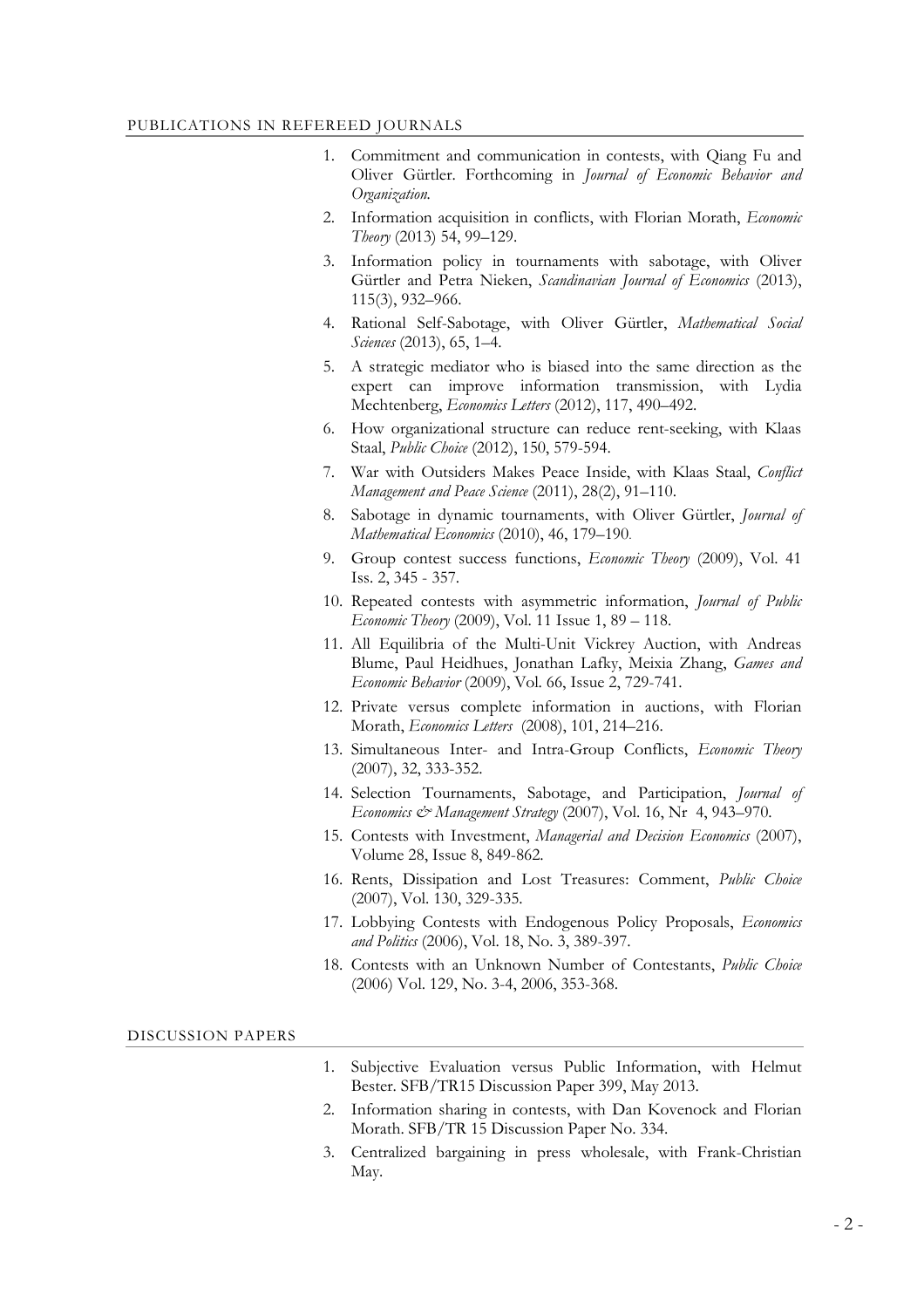### 4. Mercenaries in Civil Wars, 1950-2000, with Sven Chojnacki and Nils Metternich. WZB Discussion Paper SP II 2009 – 05.

#### WORK IN PROGRESS

- 5. Sequential bargaining with externalities, with Markus Reisinger.
- 6. Shocks and conflict in a repeated game.

# EDITORIAL SERVICES

 Editorial Board, *Peace Economics, Peace Science and Public Policy* (since June 2012).

Guest Editor, with Stergios Skaperdas, Special Issue on Causes and Consequences of Conflict, *Economics of Governance* Vol. 11(2), 2010.

#### OTHER PUBLICATIONS (NON-REFEREED)

- 1. Der gekaufte Krieg. Söldner in Bürgerkriegen nach dem Zweiten Weltkrieg. WZB Mitteilungen 126, Dezember 2009, 38-40.
- 2. Mobbers, Robbers, and Warriors. Six essays on the theory of contests. Shaker Verlag 2007. (Ph.D. thesis.)
- 3. Wenn Wettbewerb schädlich ist. Sabotage im Kampf um Beförderungen und Prämien. WZB Mitteilungen 114, Dezember 2006, 49-51.

### TEACHING EXPERIENCE

 Media Economics: Lecture and exercise sessions "Medienordnung", (for undergraduates, University of Cologne, Summer 2012), lecture "Theorie und Politik der Medienwirtschaft" (for MA students Winter 2012, University of Cologne), seminar on Media Economics (for MA students, University of Cologne, Summer 2012¸for BA students, Winter 2012, University of Cologne)

Microeconomics: Lecture "Advanced Microeconomics II" (with Paul Heidhues, for first year PhD students, Berlin Doctoral Program Economics and Management Science, Summer 2011). Lecture "Introductory Microeconomics" (with Helmut Bester, Free University of Berlin, for first year undergraduates, Summer 2010). Lecture Game Theory, University of Bonn, Winter 2007/08.

Political Economy: Seminar "Economics of Conflict" (MA, Winter 2012, University of Cologne). Lecture "Political Economics" (for MA students, Free University of Berlin, Summer 2011). Lecture on Political Economy, Free University Berlin 2009/10, 2010/11, 2011/12, 3rd year undergraduates. Lecture on "Topics in political economy" (for second year PhD students, Berlin Doctoral Programme in Economics and Management Science, 2007, 2009). Seminar on "Political economics" (with Beate Jochimsen and Kai A. Konrad, for fourth year undergraduate students, 2005). Seminar on Political Economy, University of Bonn, Winter 2007/08. Seminar on Contests, University of Bonn, Winter 2007/08. Guest lecture, seminar on contests, LMU München, September 26, 2008. Guest lecture, seminar on economics of conflict, Universtiy of Magdeburg, January 15, 2009

Public finance: International public finance (exercise sections for third/fourth undergraduates, 2004/5). Social insurance (exercise sections for third/fourth year undergraduates, 2003).

Philosophy: formal logic, epistemology, philosophy of mind, and writing in philosophy (teaching assistant, for first year undergraduates, 1997-2000).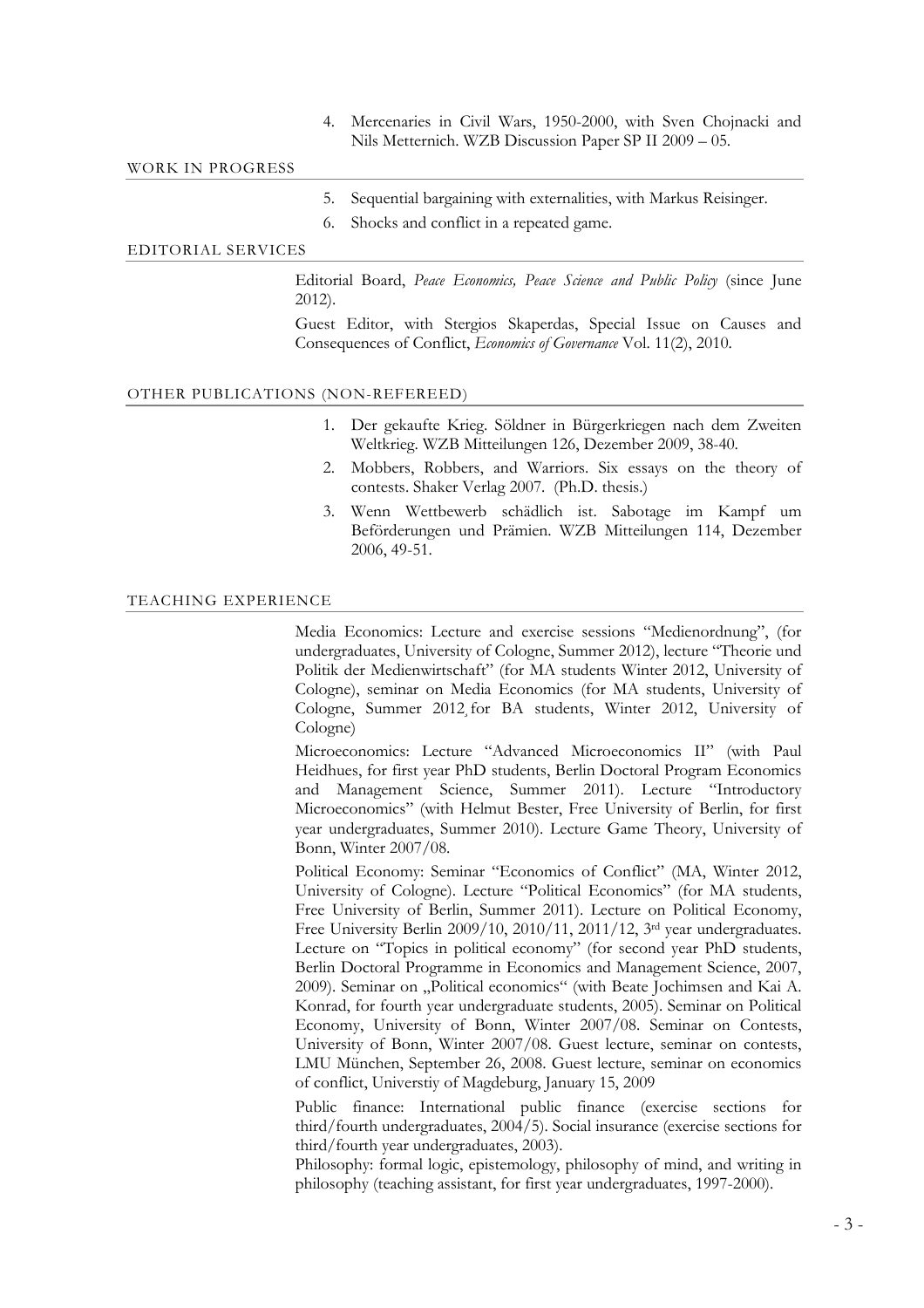University of Hamburg, April 18, 2013. University of Paderborn, January 7, 2013.

WHU, October 22, 2012. University of Copenhagen, September 24, 2012. University of Cologne, Center for Macroeconomic Research, July 4, 2012.

Universität Augsburg, December 12, 2011. University of Barcelona, November 11, 2011. Universität Siegen, July 29, 2011. Universität zu Köln, February 21, 2011.

University of East Anglia, December 10, 2009. University of Heidelberg, November 11, 2009. University of Mannheim, November 10, 2009. University of Edinburgh, School of Economics, October 12, 2009. Brownbag Seminar Humboldt University, May 11, 2009. University of Bonn, BGSE, May 6, 2009. Leibniz Seminar, Berlin, April 15, 2009. University of St. Gallen, February 26, 2009.

University of Namur, December 9, 2008.

Dresden Technical University, November 28, 2007. Stockholm School of Economics, September 21, 2007. Royal Holloway University of London, August 15, 2007. Kiev School of Economics, March 28, 2007. LMU Munich, February 5, 2007.

University of Hannover, December 18, 2006. University of Bonn, Economics Research Seminar, October 19, 2006.

MPI Recht der Gemeinschaftsgüter Bonn, November 30, 2005. University of Dortmund, November 28, 2005. University of Bonn, BGSE, November 23, 2005. University of Aberdeen Business School, May 17, 2005. University of Exeter, School of Business and Economics, March 18, 2005. Berlin Network of Labour Market Research (BeNa), Berlin, January 2005.

Center for European Integration Studies (ZEI), Bonn, December 2004.

# PRESENTATIONS ON CONFERENCES

 9. Weihnachtstreffen der deutschen Wirtschaftswissenschaftler im Ausland, Köln, December 21, 2012. Young Researchers' Workshop on Contests and Tournaments, Dortmund, November 16, 2012. Jahrestagung der Fachgruppe Medienökonomie der DGPuK, Dortmund November 9, 2012. Jan Tinbergen Peace Science Conference, Berlin, June 27, 2012.

Young Researchers' Workshop on Contests and Tournaments, TU Berlin, December 3, 2011. Jan Tinbergen Peace Science Conference, Amsterdam, June 28, 2011.

Young Researchers' Workshop on Contests and Tournaments, Magdeburg, November 12, 2010. Econometric Society World Congress, Shanghai, August 19, 2010. SAET 2010, Singapore, August 15, 2010. Workshop "Natural Experiments and Controlled Field Studies", Holzhausen/Ammersee, June 11, 2010.

Young Researchers Workshop on Contests and Tournaments, Magdeburg, October 30, 2009. Verein für Socialpolitik, Annual Meeting, Magdeburg, September 10, 2009. 64th European Meeting of the Econometric Society (ESEM), Barcelona, August 25, 2009. 24th Annual Congress of the European Economic Association (EEA), Barcelona, 25 August 25, 2009. 10th Meeting of the SFB/TR 15, Caputh, May 2009.

Zukunft des Sozialstaates, Stiftung der Deutschen Wirtschaft, Bonn, October 25, 2008. Verein für Socialpolitik, Annual Meeting 2008, Graz,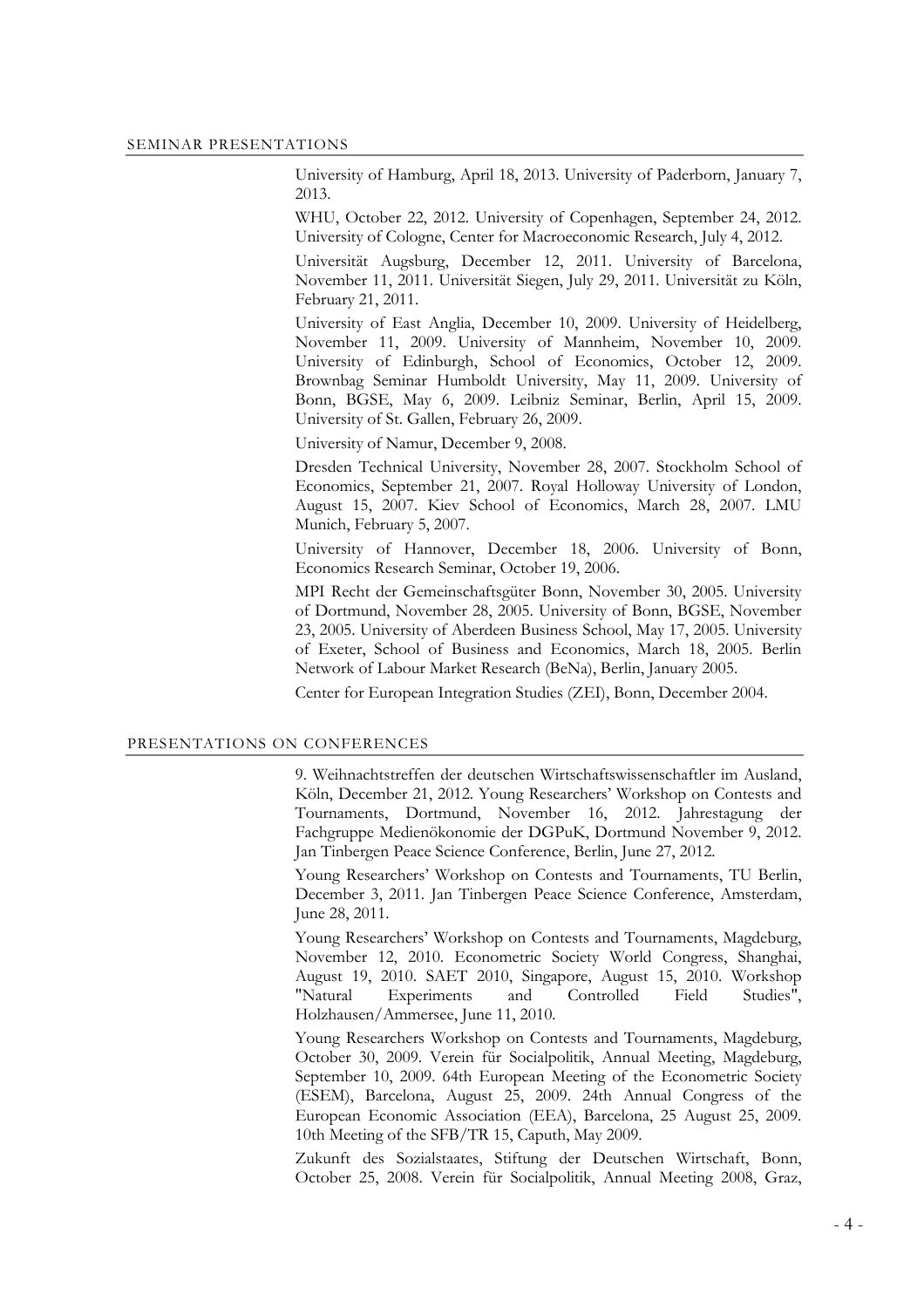September 25, 2008. Conference on "Contests: Theory and Applications", Stockholm School of Economics, June 14, 2008.

Young Researchers' Workshop on Contests and Tournaments, WZB Berlin, November 17, 2007. Peace Science Society (International), 2007 North American Meeting, Columbia, South Carolina, November 3, 2007. Annual Meeting of Verein für Socialpolitik, Munich, October 10, 2007. 8th Conference of the Association for Public Economic Theory (APET), Nashville TN, Juli 7, 2007. Jan Tinbergen Peace Science Conference, Amsterdam, June 27, 2007. 6th Meeting of the SFB/TR 15, Mannheim, March 2007.

European Winter Meeting of the Econometric Society, Turin, November 11, 2006. IIPF 2006, Paphos, Cyprus, August 28, 2006. 7th Conference of the Association for Public Economic Theory (APET), Hanoi, August 2, 2006. Contests in Economics and Biology, WZB, July 2006. Jan Tinbergen Peace Science Conference, Amsterdam, June 27, 2006. Annual Meeting of the European Public Choice Society (EPCS), Turku (Finland), April 2006. 4th Meeting of SFB/TR 15 of the German Research Foundation, Caputh, April 2006.

EARIE 2005, September 2005, Porto. European Science Days, Poster Sessions, July 2005. 6th Conference of the Association for Public Economic Theory, Marseille, June 2005. Spring meeting young economists 2005, April 2005, Geneva. Annual Meeting of the European Public Choice Society (EPCS), Durham, March 2005. Annual Conference of the Royal Economic Society, Nottingham, March 2005. 8th Colloquium on Personnel Economics, Konstanz, March 2005.

Annual Meeting of the German Economic Association (Verein für Socialpolitik), Dresden, September 2004. 5th Conference of the Association for Public Economic Theory (APET), Peking, August 2004. 19th Annual Congress of the European Economic Association (EEA), Madrid, August 2004. 1st Meeting of SFB/TR 15 of the German Research Foundation, Gummersbach, July 2004. 38th Annual Meeting of the Canadian Economic Association (CEA), Toronto, Ontario, June 2004. IZA Summerschool labour economics (Poster Session), Buch, April 2004. Annual Meeting of the European Public Choice Society (EPCS), Berlin, April 2004. Annual Conference of the Royal Economic Society, Swansea, April 2004. 7th Colloquium on Personnel Economics, Bonn, March 2004.

2nd East-German Public Finance Meeting, Berlin, November 2003. Annual Meeting of the German Economic Association (Verein für Socialpolitik), Zürich, September 2003. European Association of Labour Economists (EALE) Conference, Sevilla, September 2003. 2nd Microworkshop Humboldt-University and Korea University, Berlin, August 2003. 21st World Congress of Philosophy, Istanbul, August 2003.

#### DISCUSSANT

 Conference on Private Information, Interdependent Preferences and Robustness: Theory and Applications, Bonn, May 31, 2013. CESifo Venice Summer Insititute "The Economics of Conflict - Theory and Policy Lessons", July 21, 2011. Conference "Cheap Talk and Signalling", WZB Berlin, June 18, 2011. Young Researchers' Workshop on Contests and Tournaments, November 13, 2010, Magdeburg. Meeting of SFB/TR15, Bonn, October 21, 2010. Meeting of SFB/TR15, Caputh, May 21, 2010. Young Researchers' Workshop on Contests and Tournaments, October 31, 2009, Magdeburg. CESIFO Summer Institute, Advances in the Theory of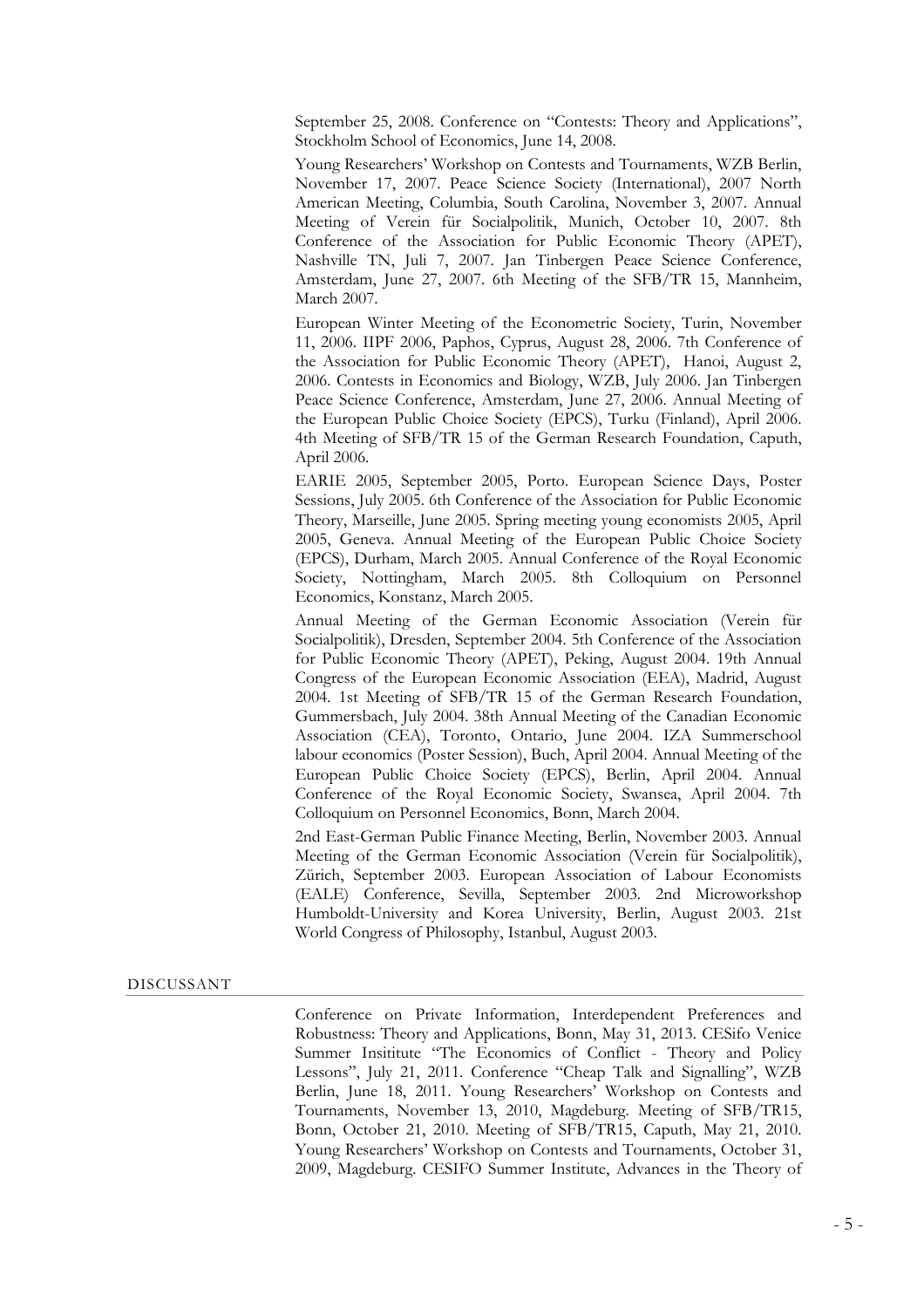Contests and its Applications, Venice 2008. 6th Meeting of SFB/TR15, Gummersbach, April 2008. Verein für Socialpolitik, October 10, 2007. 6th Meeting of the SFB/TR 15, March 2007. 5th Meeting of SFB/TR 15, October 11, 2006. IIPF 2006, Paphos, Cyprus, August 28, 2006. Annual Meeting of the European Public Choice Society EPCS 2006, Turku (Finland), April 2006. Conference "Interest Groups, Policy and Economic Performance", WZB Berlin, October 2005. Conference "Advances in the Theory of Contests and Tournaments", WZB Berlin, October 2005. SMYE 2005, April 2005, Geneva. 2nd Meeting of SFB/TR 15, Caputh, April 2005. Annual Meeting of the European Public Choice Society (EPCS), Durham, March / April 2005. 1st Meeting of SFB/TR 15, Gummersbach, July 2004. Conference on "Rationalist approaches to war", WZB Berlin, July 2004. Annual Meeting of the European Public Choice Society (EPCS), Berlin, April 2004. Conference on "Economics and Psychology", WZB Berlin, October 2003.

#### SHORT RESEARCH VISISTS

UC Berkeley, Haas School of Business, March –April 2011.

Max-Planck-Institut für Geistiges Eigentum, Wettbewerbs- und Steuerrecht, Munich, March 2010.

University of Bonn, December 2004, November 2005, October 2006, May 2007, May 2008, March 2009.

University of Munich (LMU), February 2007.

Kiev School of Economics, March 2007.

University of Aberdeen, May 2005.

#### ACTIVITIES

Direktorium, Institut für Rundfunkökonomie an der Universität zu Köln (since August 2013).

Geschäftsführender Direktor, VWL Bibliothek, Universität zu Köln.

Member of the Steering Committee of the Network of European Peace Scientists (June 2007 – July 2012).

Beirat für Berufungsangelegenheiten, stellvertretendes Mitglied, Universität zu Köln, since July 2012.

Gemeinsamer Prüfungsausschuss der WiSo Fakultät, stellvertretendes Mitglied, Universität zu Köln, since July 2012.

Member of the board of the SFB/TR 15, Governance and the Efficiency of Economic Systems", German Research Foundation (July 2004 - February 2012).

Member of the Scientific Council of the WZB (2004-2005).

Mentor, Xenion e.V. (2010-2012).

*Conference and seminar organization:* Co-organizer of the 11th Conference of the SFB/TR 15 "Industrial Organisation and Market Governance," (with Helmut Bester and Claudia Salim), Caputh, May 19-21, 2010. Co-organizer of the conference "Causes and Consequences of Conflict" (with Stergios Skaperdas and Kai A. Konrad), supported by a grant of the Thyssen Stiftung (19800 Euro), March 2008. Co-organizer of the Young Researchers' Workshop on Contests and Tournaments (with Oliver Gürtler and Kai A. Konrad), November 16-17, 2007. Co-organizer of the conference "Contests in Economics and Biology" (with Thomas R. Cusack and Kai A. Konrad),